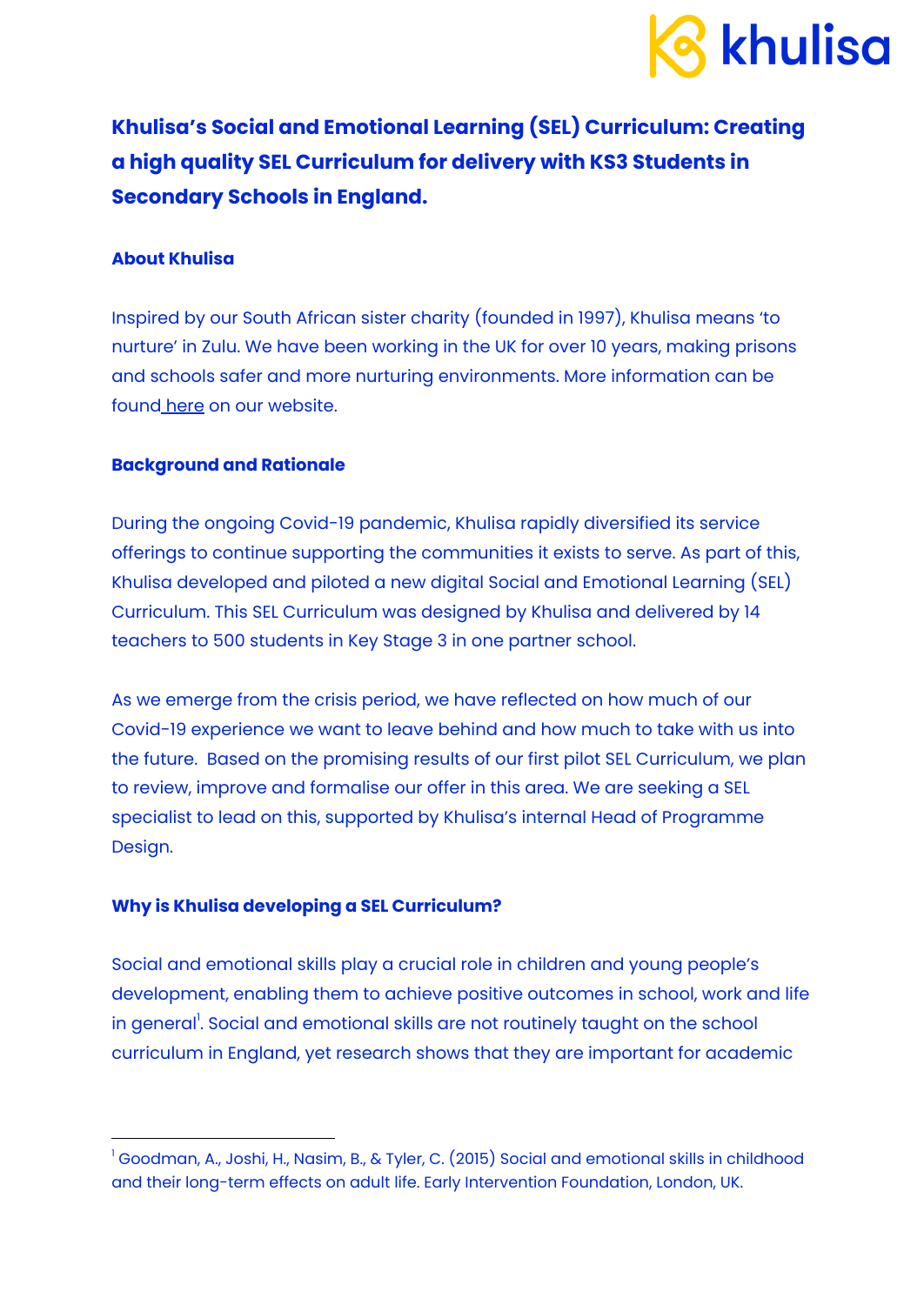

attainment, and can lay the foundation for later skills development $^2$ . Evidence also shows that teaching SEL can improve relationships between students and teachers, and that teachers can also enhance their own social and emotional learning<sup>3</sup>.

Khulisa aims to provide the training and materials needed for teachers and other relevant school professionals to be able to develop these crucial skills alongside their students as part of the school curriculum.

## **Target groups**

- **School year groups 7-9 (KS3)** since this is an intense period of transition and adjustment. There is also relatively more flexibility for schools to fit an SEL Curriculum into timetables for these year groups.
- **Teachers working with students in years 7-9** to build their knowledge and skills, supporting them to enhance social and emotional learning through classroom-based approaches and lesson plans.

# **What is the Khulisa Social and Emotional Learning (SEL) Curriculum:**

- A digital series of lessons and accompanying guides/materials on social and emotional competence, designed to be delivered by teachers in secondary schools.
- Based on the [CASEL](https://casel.org/fundamentals-of-sel/what-is-the-casel-framework/) SEL framework.
- The design will be modular, with modules dedicated to specific Social and Emotional Skills (SES).
- The SEL Curriculum will be sequential, aligning with the neuro-sequential model which cuts across all of Khulisa's programmes - see Bruce Perry's Regulate, Relate, Reason model.
- The design of the SEL Curriculum will adhere to the highest possible safeguarding standards.

 $2$  Jones, S.M., & Bouffard, S.M. (2012). 'Social and emotional learning in schools: from programs to strategies: social policy report'. Society for Research in Child Development, 26(4), 3-22.

<sup>&</sup>lt;sup>3</sup> [CASEL](https://schoolguide.casel.org/focus-area-3/school/adopt-an-evidence-based-program-for-sel/) Guide to Schoolwide SEL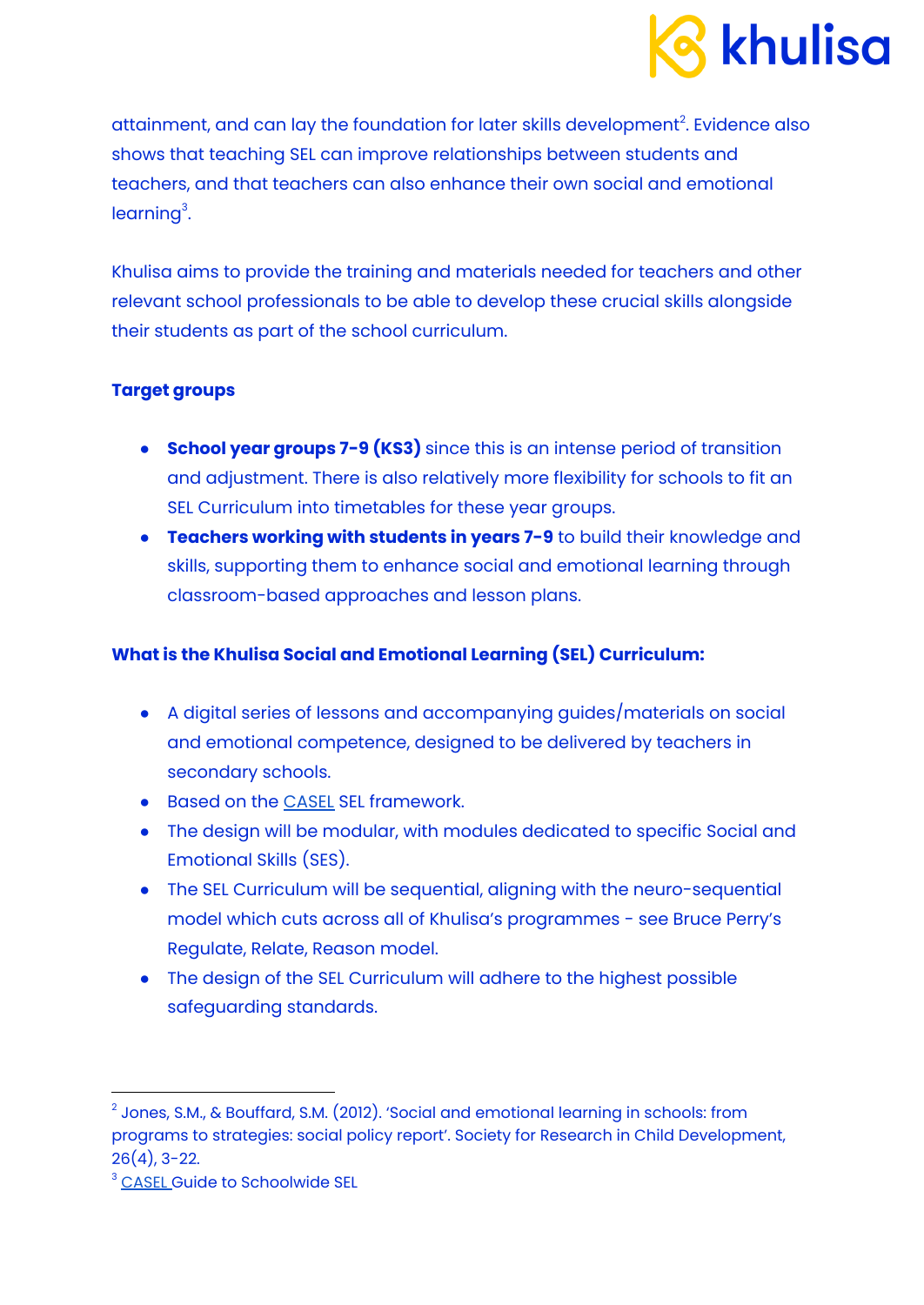

- Each lesson will be accompanied by clear guidance materials for teachers, inc. comprehensive lesson plans, activity guides, and general guidance for effective delivery, safeguarding and further referrals.
- Wherever possible and relevant, learning objectives will align to OFSTED standards/requirements.
- The curriculum design will be inclusive and culturally responsive, incorporating a wide range of students' lived experiences and cultural backgrounds.
- Design will be SAFE ([Sequenced,](https://schoolguide.casel.org/focus-area-3/classroom/explicit-sel-instruction/) Active, Focused, Explicit).

### **Anticipated Outputs of this consultancy**

We are seeking a SEL Specialist to lead on the following areas of work:

- 1. **Inception and final agreement on Design Brief -** Upon project inception, the successful candidate will be presented with a clear, detailed Design Brief, outlining all overall outcomes targeted by the SEL Curriculum, alongside all practical considerations, such as Curriculum length and mode of delivery etc. This will be backed up by a Theory of Change.
- 2. **Review of external guidance on safeguarding and quality standards for SEL Curriculums** - The Consultant is asked to produce a short report, outlining all considerations and recommendations in this area. Please note, Khulisa has already conducted research into promising practice in SEL Curriculum design and will share this with the successful candidate at the start of this project.
- 3. **Review of Khulisa's existing pilot SEL Curriculum** to determine which materials we should reuse, and whether new content is required.
- 4. **Inclusivity review** to ensure that materials and content are culturally responsive, incorporating a wide range of students' lived experiences and cultural backgrounds. The Consultant is asked to produce a short report, outlining all considerations and recommendations in this area.
- 5. **Creation of all content**, activities and supporting materials for teachers, inc. lesson plans and guides.
- 6. **Creation of one pre-implementation training module for teachers** A maximum 90 minute session to introduce the SEL Curriculum, accompanied by an implementation guide for facilitators (this is likely to be delivered by the internal Khulisa delivery team).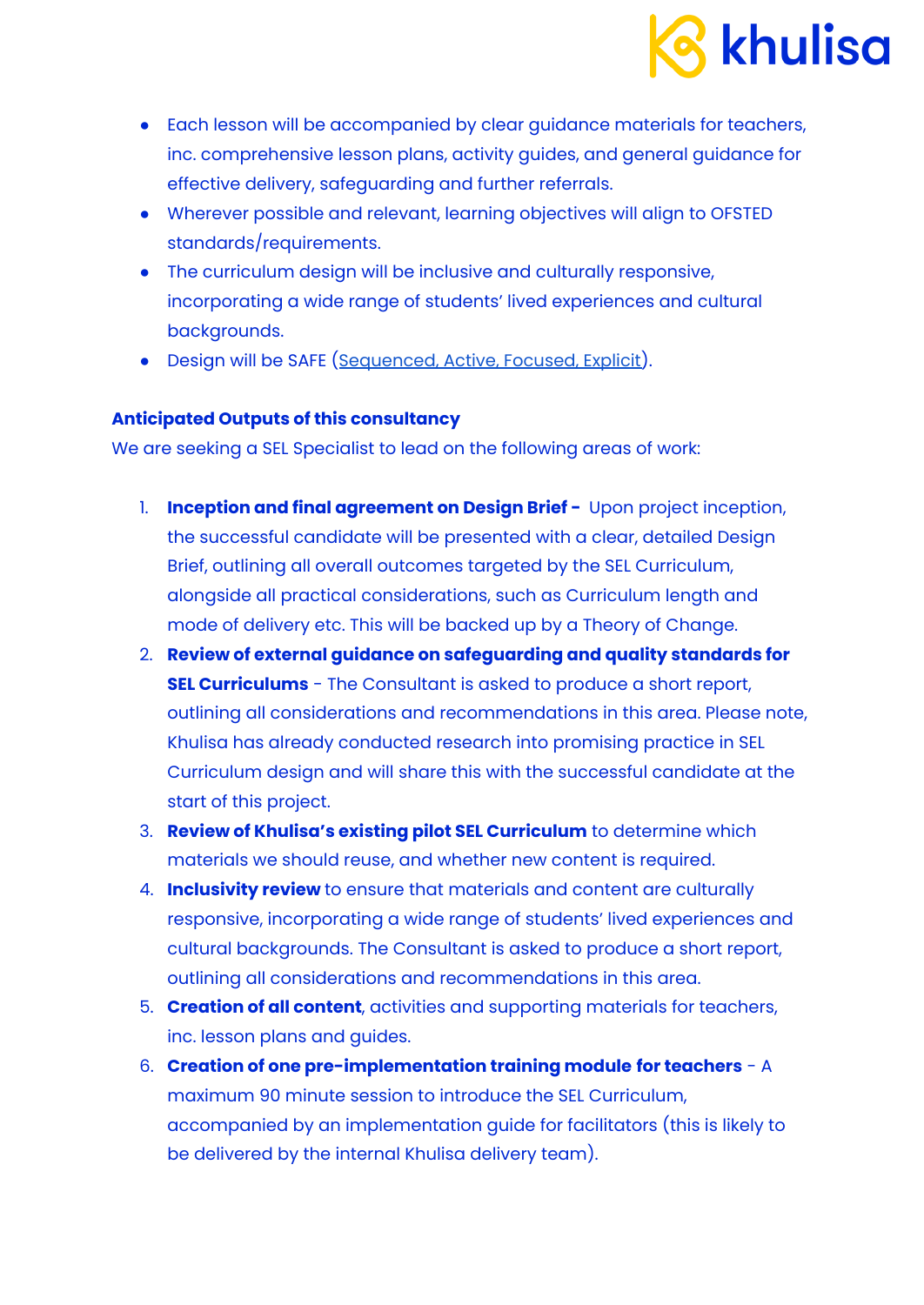

7. **Visual design and digital platform set-up** - please note that we are ideally looking for someone with the ability to complete these tasks. However, we are willing to recruit additional capacity to support this if needed, depending on the focus area of the successful candidate - please see the section on '**Who are we looking for?**' below.

#### **Anticipated Process and Timeframes**

This an indicative process, but we are aiming to deliver the completed design by September, 2023.

- **June - July 2022: Step 1 - Review of Khulisa's existing pilot SEL Curriculum** to gather all materials that will be re-used as well as carry out research into Safeguarding, quality standards and inclusivity for SEL.
- **July - August 2022: Step 2 - Define & Design** Consultant develops the materials for the SEL Curriculum, with some support from Khulisa's Head of Programme Design.
- **July-August 2022: Step 3 - Feedback loop 1** Content is reviewed by Khulisa team members and any revisions are made with a swift turnaround time.
- **August-September 2022: Step 4 - Visual Design** (*desirable*) Upload the material into our digital platform and finalise the graphic design and images, using our brand themes and colours. - Note: Khulisa can recruit a separate graphic designer for this if needed.
- **● September 2022: Step 5 - Creation of pre implementation training for teachers -** this is expected to be a session of 90 minutes (maximum) to introduce the SEL Curriculum to teachers. It will be delivered either by a Khulisa member of staff, or will be made available to schools via video.
- **● Presentation of materials to Khulisa -** When the materials are ready to be delivered, the consultant will deliver a final in-house training session to go through the materials with the internal Khulisa team.

# **Budget**

We have a total budget of **£5,000** available for this project, inclusive of consultancy fees, any taxes and consultant expenses.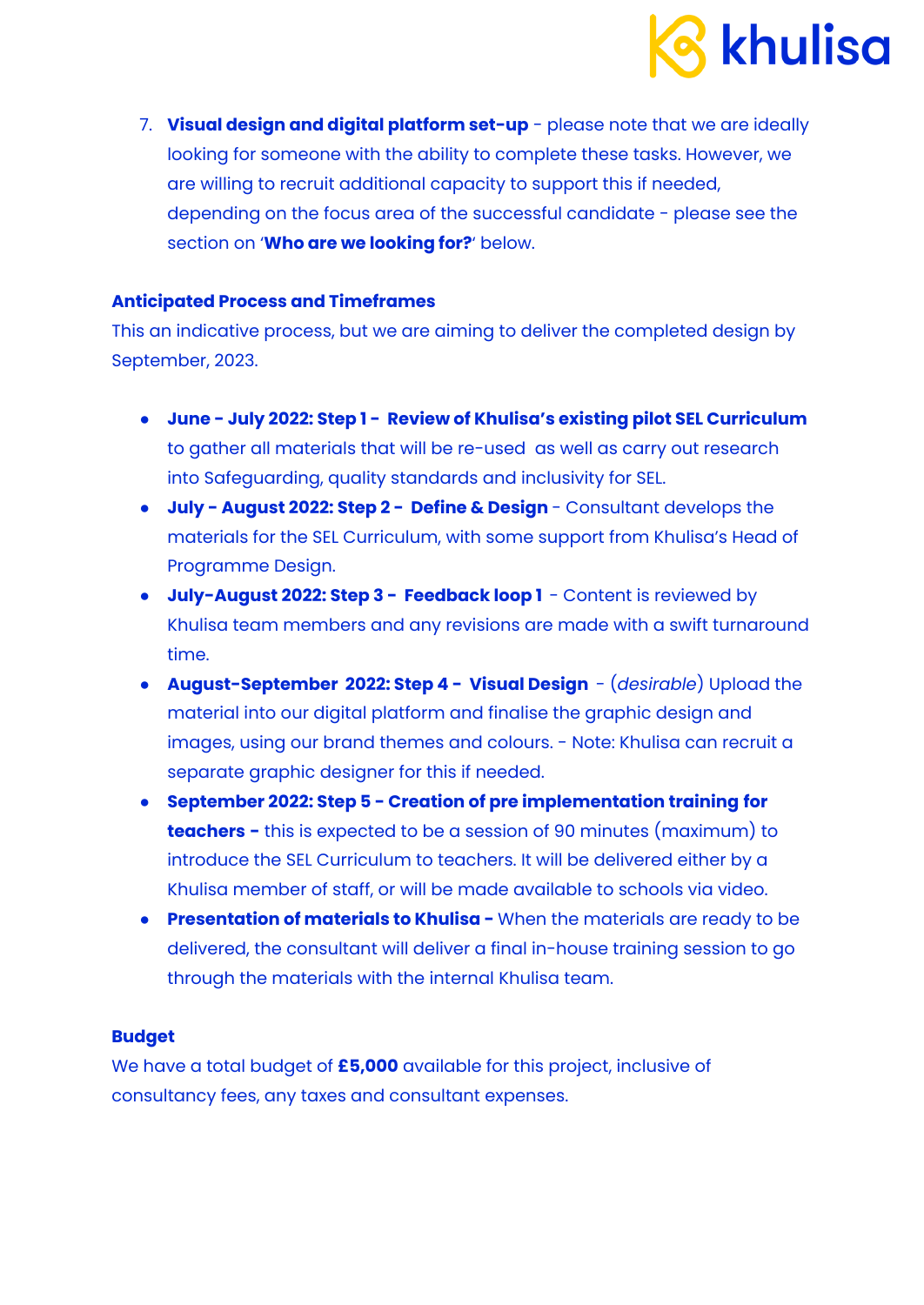

### **Who are we looking for?**

Khulisa is looking for an experienced SEL Specialist to work in partnership with us on this project, expertly guiding us through this process. The ideal partner will have the following skills and experience:

## **Education:**

- Bachelor's degree in a relevant field, for example Education, Social Work, Psychology, Counselling, Dramatherapy, Psychotherapy or a related subject;
- Master's degree in a relevant field for example, Education, Social Work, Psychology, Counselling, Dramatherapy, Psychotherapy or a related subject - preferred but not essential;

## **Experience Required:**

- Minimum of five (5) years of relevant professional experience is required ideally including the following:
- Experience developing and facilitating professional learning
- Experience providing coaching and technical assistance within the education sector
- Experience planning, implementing, and progress-monitoring complex projects
- Experience with developing programmes using the CASEL [framework](https://casel.org/fundamentals-of-sel/what-is-the-casel-framework/)
- Experience developing Social and Emotional Learning interventions for young people
- Experience developing Train-the-Trainer interventions
- **•** Experience in a classroom teaching position, and/or working in or with teachers/ in a secondary education system with a focus on social, emotional, and behavioural supports strongly preferred.

# **Knowledge, Skills, and Abilities:**

● Deep knowledge of evidence-based and promising equity-focused, trauma-engaged practices for developing students' social and emotional competencies, building relationships between school stakeholders, and increasing student engagement;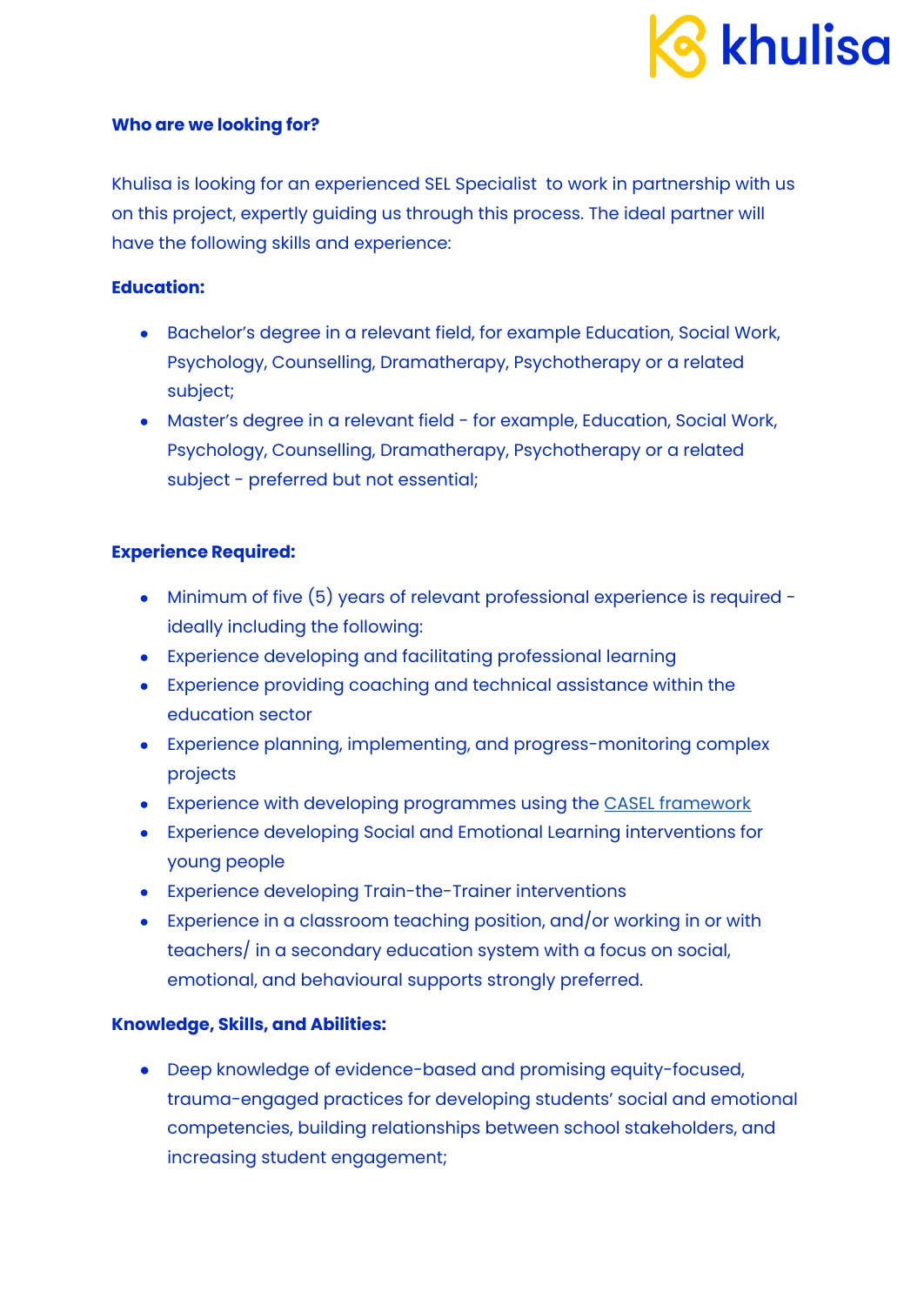

- Solid experience or understanding of the UK education sector expert understanding of the UK youth and criminal justice sectors is a significant bonus;
- Strong communication skills (speaking including presentations listening, and writing);
- Passion and urgency for the critical role of SEL in improving the lives of young people;
- A commitment to ethics and a passion for the highest possible quality of safeguarding;
- Ability to distil and summarise complex information in a way that is clear, accessible and concise;
- Solid project management skills.
- Ability to use graphic design programmes like Canva or Adobe (desirable)
- Ability to upload and set up materials in online platforms, such as **[EdApp](https://www.edapp.com/?utm_medium=ppc&utm_term=edapp&utm_source=adwords&utm_campaign=Search+-+Course+Library&hsa_tgt=kwd-387621968327&hsa_cam=14233735615&hsa_ver=3&hsa_ad=538505776219&hsa_acc=6355972349&hsa_kw=edapp&hsa_grp=125209653549&hsa_net=adwords&hsa_src=g&hsa_mt=b&gclid=Cj0KCQjw-daUBhCIARIsALbkjSZQ8-tLBV_qmOHJoPSU-ihW2h9OYL_KZQJdbAoYQY_Lf9oNNAlHv4kaAt4YEALw_wcB)** (desirable)

# **To Apply**

Please share a short proposal of no more than 4 pages with Khulisa's Head of Programme Design at [deepti@khulisa.co.uk](mailto:deepti@khulisa.co.uk) by **10AM UK-time on Monday June 27th, 2022**.

We are looking for proposals including the following information:

- Names, roles and CVs of all consultants to be involved (CVs can be added as an appendix but we appreciate if these are kept to a maximum of 2 pages per CV);
- A short overview of your anticipated approach;
- A brief summary of your skills, suitability and experience for this project;
- Your proposed fees and budget;
- Details of two referees (to be contacted only for successful candidates).

We welcome the relevant addition of any work samples for similar projects you have undertaken, if you have permission to share.